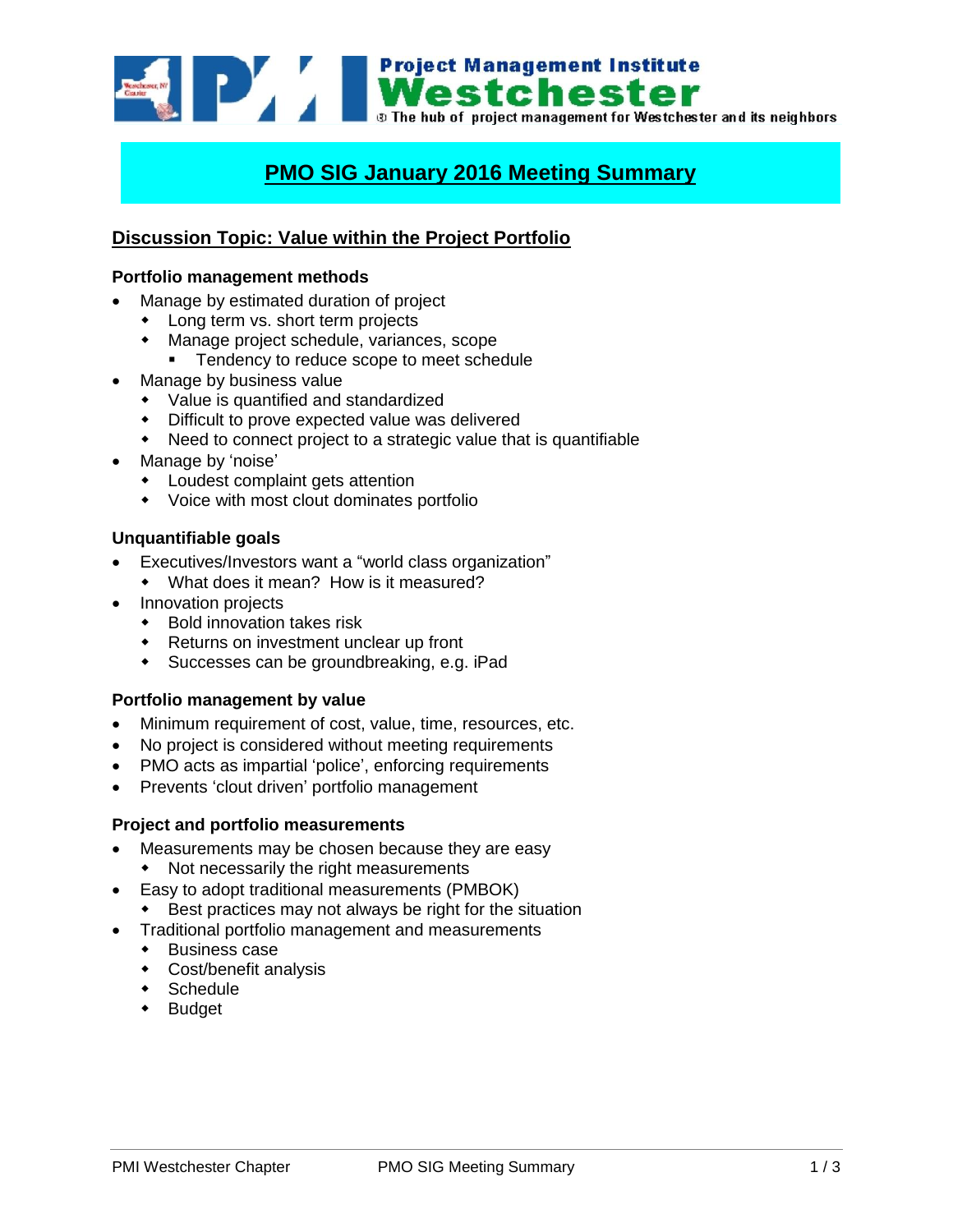

# **Challenges in long term portfolio managements**

- Performance measured short-term vs. long-term
	- Current or recent state influences decisions or value assessment
	- Value exists long-term, may be overlooked and lost
- Executives turn over every few years
	- Do not stay to see the end of long-term portfolio
	- Do not focus on progress to meet the end
	- No fear of accountability

# **Challenges of partnership portfolio management**

- Projects done in partnerships more difficult to control
	- Each partner responsible for their piece of the overall project
	- Slip in schedule by one partner can delay other partners, overall project
	- The more partners, the more difficult to manage
- Partners may be customers
	- Difficult to influence or manage a customer
	- Allow the customer to drive or hold the schedule
	- Other partners juggle schedules per the customer
- Portfolio has projects under delays, in abeyance, on hold
	- Management frustrated by stalled projects in portfolio
	- Partners to blame for delays, but project cannot be abandoned or ignored
	- Focus if on "what can we do now" (what is not on hold)

#### **Agile portfolio management**

- Projects managed by shorter term 'sprints'
- Schedule of sprints usually not negotiable
- Some work in scope may be moved to next sprint to keep schedule
- Caveat with executives pushing agendas to keep deliverables in scope
	- Product manager needed

# **Next Meeting**

Next meeting is in February. Suggested topic "Value of PMBOK".

# **PMO SIG Discussion Topics to Consider**

#### **Proposed Topics (items in bold are recent suggestions)**

- 1. PMO Practice
	- **a. Types of Charters**
	- **b. Using BAs in PMO Models**
	- c. PMO Resources Templates, Websites, etc.
	- d. PMO Governance and Portfolios
- 2. PMO Promotion
	- a. Looking at the PMO from the Outside
	- c. Promoting the value of the PMO
	- d. Explaining the benefits of the PMO